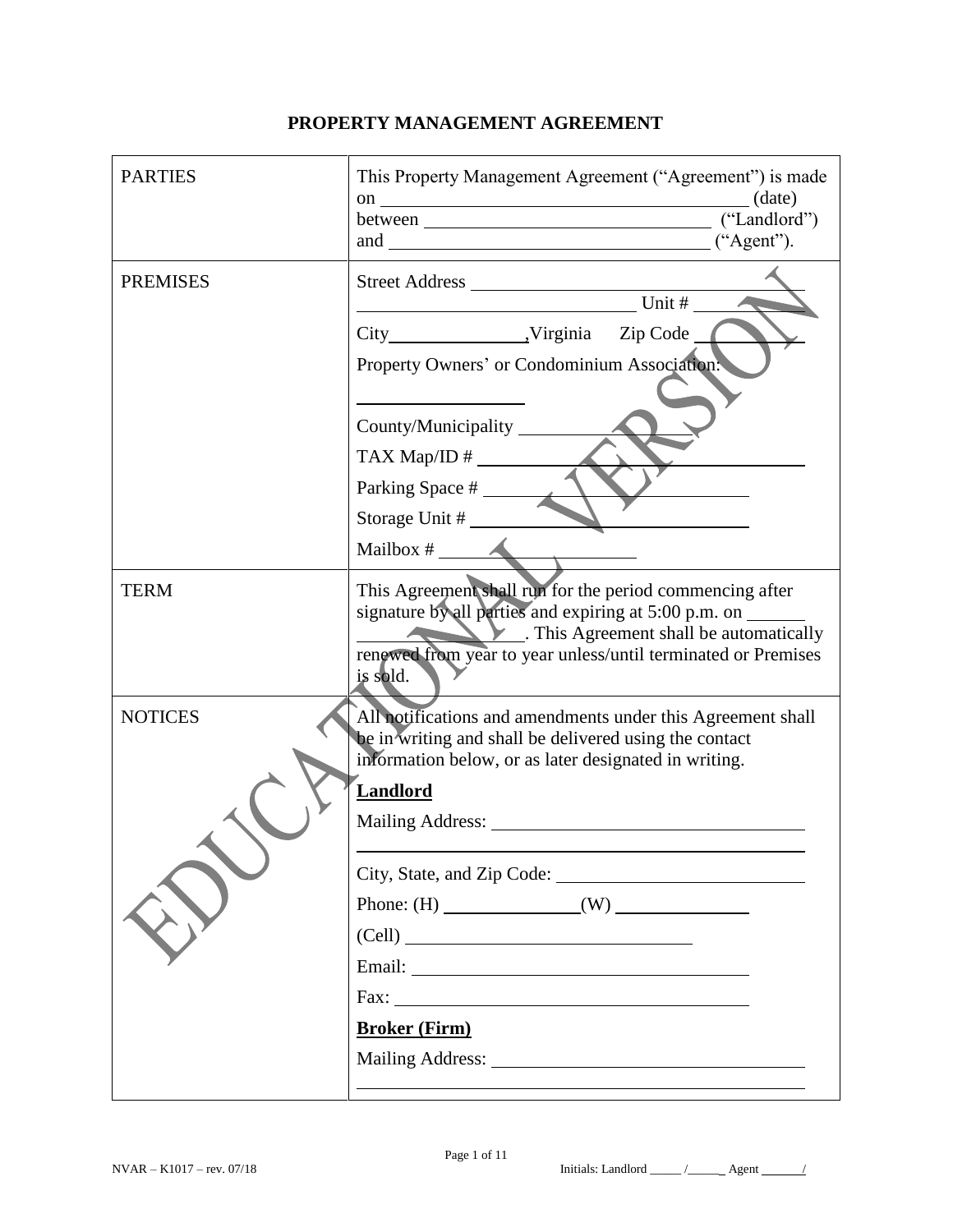|                                           | Email: <u>Alexander School (Alexander School)</u>                                                                                                                                                                                                                                                                                                                                                                                                                                                             |  |
|-------------------------------------------|---------------------------------------------------------------------------------------------------------------------------------------------------------------------------------------------------------------------------------------------------------------------------------------------------------------------------------------------------------------------------------------------------------------------------------------------------------------------------------------------------------------|--|
|                                           |                                                                                                                                                                                                                                                                                                                                                                                                                                                                                                               |  |
| <b>PROPERTY</b><br><b>MANAGEMENT FORM</b> | The NVAR Property Management Information Form.<br>("PMIF") is attached and made a part of this Agreement.                                                                                                                                                                                                                                                                                                                                                                                                     |  |
| <b>VRLTA</b>                              | $\Box$ Landlord owns one or two rental properties in the<br>Commonwealth of Virginia                                                                                                                                                                                                                                                                                                                                                                                                                          |  |
|                                           | $\Box$ Landlord own three or more rental properties in the<br>Commonwealth of Virginia (subject to the VRLTA)                                                                                                                                                                                                                                                                                                                                                                                                 |  |
|                                           | If not required, Landlord $\square$ wishes $OR \square$ does not wish<br>Leases to be administered under the Virginia Residential<br>Landlord Tenant Act.                                                                                                                                                                                                                                                                                                                                                     |  |
| LANDLORD'S<br><b>REPRESENTATIONS</b>      | A. Landlord shall be responsible for obtaining and<br>maintaining any rental licenses required by any<br>governmental body. Landlord represents that Premises are<br>in compliance with local zoning and building codes.<br>B. Landlord will keep and maintain all utilities in Landlord's<br>name during any periods of vacancy of Premises.<br>C. Smoke detectors are installed and operating as required.<br>D. Landlord will provide Agent with a list of known defects<br>which may affect habitability. |  |
| PROCURE LEASES                            | $\Box$ If this box is checked, Agent is to lease Premises, and the<br>NVAR Exclusive Right to Lease form is attached to this<br>Agreement. Landlord grants to Agent the authority and<br>power at Landlord's expense and in Landlord's name to<br>negotiate, prepare and sign all leases, and to cancel or<br>modify existing leases. The Agent shall sign all leases as<br>Agent for the Landlord. No lease shall be in excess of<br>month(s) without written approval of the Landlord.                      |  |
| <b>RECEIVE RENTS</b>                      | Landlord grants to Agent the authority and power at<br>Landlord's expense and in Landlord's name to receive all rents<br>in accordance with the Leases and to keep records of the<br>receipts and expenditures for Premises and to deposit all<br>Landlord funds received by Agent in a separate escrow<br>account in a federally insured institution.                                                                                                                                                        |  |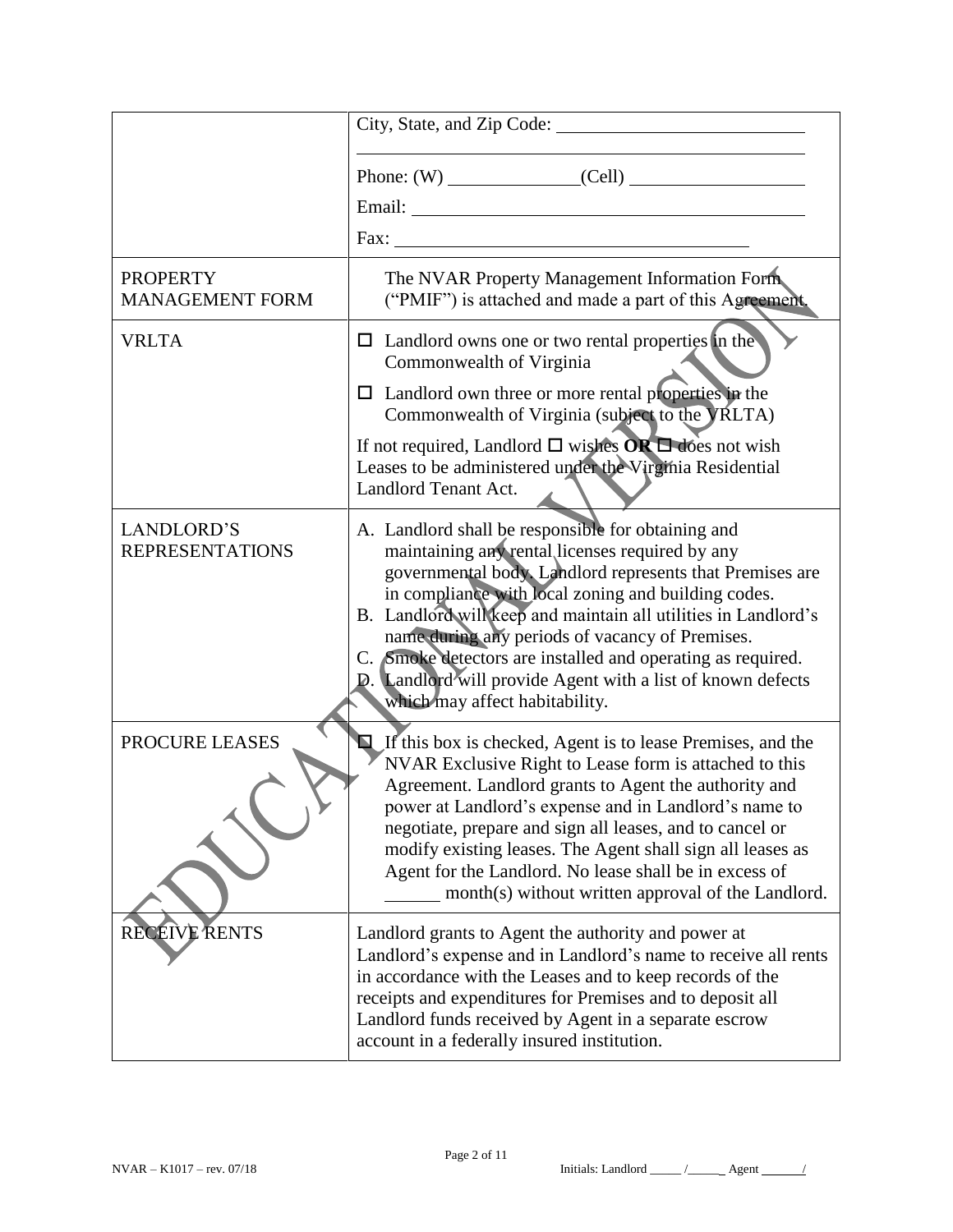| <b>RECEIVE OTHER</b><br><b>CHARGES</b>                                           | Landlord grants to Agent the authority and power at<br>Landlord's expense and in Landlord's name to receive from<br>Tenant all or any of the following: a late or additional rent<br>administrative charge, return check charge, application fee,<br>lease administration charge. Agent need not account for such<br>charges and/or compensation to the Landlord.                                                                                                                                                                                                                                                                                                                                                                                                                                                                                                                                                                                                                                                                                                                                                                                                                                                                      |  |
|----------------------------------------------------------------------------------|----------------------------------------------------------------------------------------------------------------------------------------------------------------------------------------------------------------------------------------------------------------------------------------------------------------------------------------------------------------------------------------------------------------------------------------------------------------------------------------------------------------------------------------------------------------------------------------------------------------------------------------------------------------------------------------------------------------------------------------------------------------------------------------------------------------------------------------------------------------------------------------------------------------------------------------------------------------------------------------------------------------------------------------------------------------------------------------------------------------------------------------------------------------------------------------------------------------------------------------|--|
| <b>SECURITY DEPOSIT</b>                                                          | Landlord grants to Agent the authority and power at<br>Landlord's expense and in Landlord's name to retain the<br>Tenant's Security Deposit in escrow for the duration of the<br>Lease and any extensions and to refund the Deposit in<br>accordance with the terms of the Lease.                                                                                                                                                                                                                                                                                                                                                                                                                                                                                                                                                                                                                                                                                                                                                                                                                                                                                                                                                      |  |
| <b>RECORD STATEMENTS</b>                                                         | Landlord grants to Agent the authority and power at<br>Landlord's expense and in Landlord's name to keep accurate<br>records of the receipts, expenditures and charges for Premises<br>and furnish Landlord with a statement!                                                                                                                                                                                                                                                                                                                                                                                                                                                                                                                                                                                                                                                                                                                                                                                                                                                                                                                                                                                                          |  |
| <b>REMIT NET RENT</b>                                                            | Landlord grants to Agent the authority and power at<br>Landlord's expense and in Landlord's name to promptly remit<br>to Landlord the balance of all sums due Landlord under the<br>terms of this Agreement., as provided in the PMIF.                                                                                                                                                                                                                                                                                                                                                                                                                                                                                                                                                                                                                                                                                                                                                                                                                                                                                                                                                                                                 |  |
| REPAIRS/MAINTENANCE<br>OF PREMISES AND<br><b>HIRING OF</b><br><b>CONTRACTORS</b> | Landlord grants to Agent the authority and power at<br>Landlord's expense and in Landlord's name to:<br>A. Arrange all ordinary repairs, replacements, and<br>alterations necessary to preserve Premises to comply<br>with Lease requirements, governmental regulations or<br>insurance requirements.<br>B. Purchase supplies and to pay all bills as provide in the<br>PMIF.<br>C. Arrange for utility services and other services to and<br>for Premises, as provided in the PMIF.<br>Unless otherwise agreed to in writing by the parties, all repairs<br>arranged by Agent are to be performed by a contractor licensed<br>to do the type of work required.<br>Any repairs to Premises which would disturb painted surfaces<br>shall be performed by a certified lead-based paint renovator if<br>Premises was constructed prior to 1978, if required by law.<br>Any cost in excess of \$<br>must be<br>approved by the Landlord in advance except in an emergency.<br>An Emergency exists if, in the exercise of the Agent's<br>professional judgment, the use and enjoyment of Premises is<br>substantially diminished or repairs are necessary for the safety<br>and/or preservation of Premises to avoid the suspension of any |  |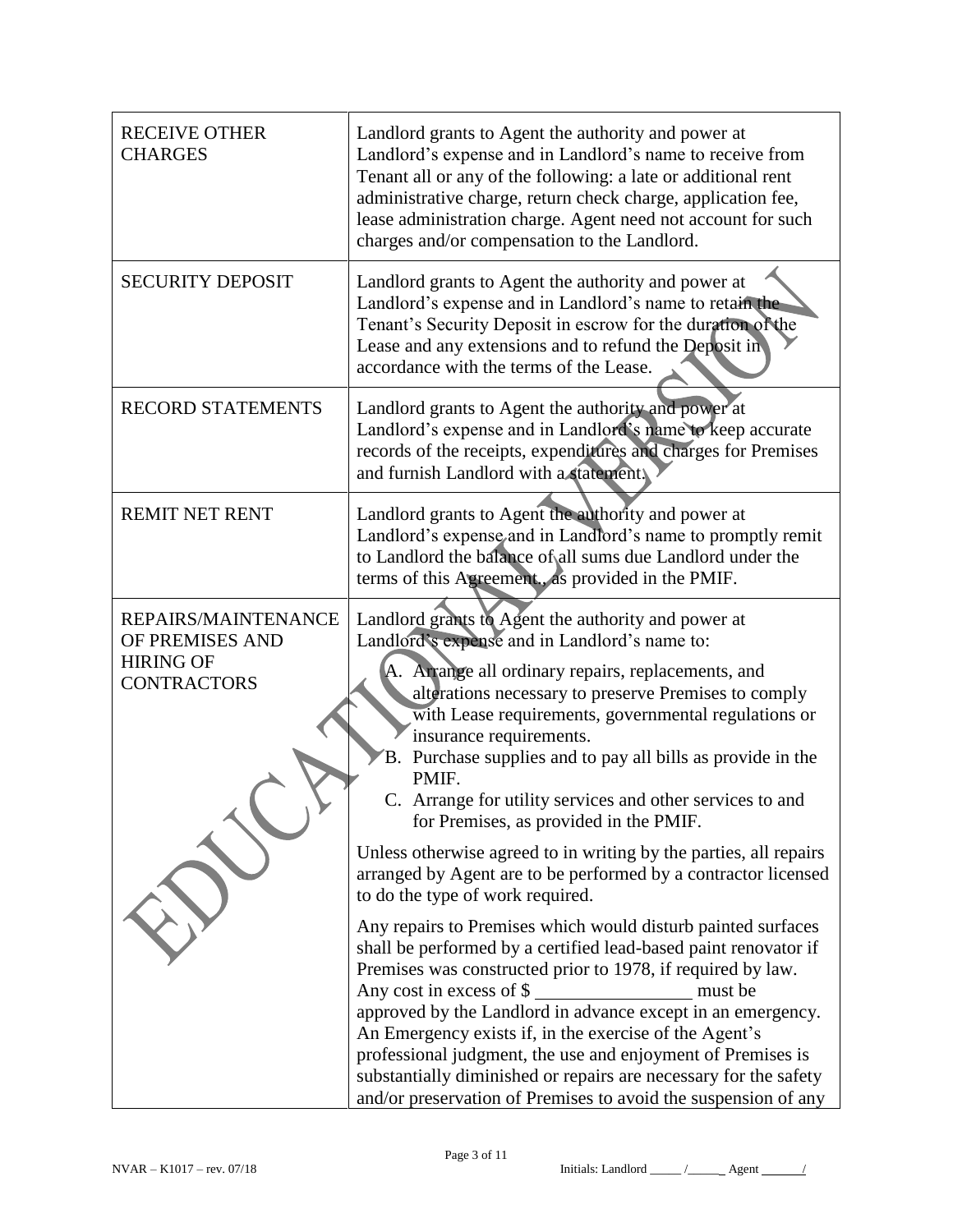|                                           | essential services to Premises, to avoid danger to life or<br>property, or to comply with any law or ordinance.                                                                                                                                                                                                                                                                                                                                                                                                                                                                                                                                                                                                                                       |
|-------------------------------------------|-------------------------------------------------------------------------------------------------------------------------------------------------------------------------------------------------------------------------------------------------------------------------------------------------------------------------------------------------------------------------------------------------------------------------------------------------------------------------------------------------------------------------------------------------------------------------------------------------------------------------------------------------------------------------------------------------------------------------------------------------------|
| <b>INSPECTIONS</b>                        | Landlord grants to Agent the authority and power at<br>Landlord's expense and in Landlord's name to conduct an<br>inspection of Premises and complete such forms as necessary<br>to comply with the Lease.                                                                                                                                                                                                                                                                                                                                                                                                                                                                                                                                            |
| <b>TAX FORMS</b>                          | Landlord grants to Agent the authority and power at<br>Landlord's expense and in Landlord's name to submit required<br>forms to the IRS and the Virginia Department of Taxation<br>when required and, if applicable, with the $SS#$ or Tax ID#<br>showing the total income.                                                                                                                                                                                                                                                                                                                                                                                                                                                                           |
| <b>APPROPRIATE</b><br>PROFESSIONAL ADVICE | Agent can counsel on real estate matters, but if Landlord<br>desires legal advice, Landlord is advised to seek legal counsel.<br>Landlord is advised further to seek appropriate professional<br>advice concerning, but not limited to, property or tax and<br>insurance matters.                                                                                                                                                                                                                                                                                                                                                                                                                                                                     |
| DESIGNATED PROXIES                        | Landlord grants to Agent the authority and power at<br>Landlord's expense and in Landlord's name to be designated<br>by Landlord as HOA/Condo Association proxies, Landlord<br>will provide the HOA/Condo Association written designation<br>of Agent as the lot owner's authorized representative with<br>respect to any lease, as provided for by HOA/Condo<br>Association Declaration or Virginia law.                                                                                                                                                                                                                                                                                                                                             |
| <b>EXPENSE</b><br><b>REIMBURSEMENT</b>    | Agent shall be reimbursed for actual costs of materials or<br>services expended on behalf of Landlord. Such services shall<br>include, but not be limited to: long distance telephone or<br>copying charges, postage, key duplication, faxing, mileage,<br>duplicate/reprinting statements, and advertising.                                                                                                                                                                                                                                                                                                                                                                                                                                          |
| <b>MAINTENANCE</b><br><b>ACCOUNT</b>      | Landlord will maintain on deposit with the Agent, a minimum<br>balance of \$<br>Landlord's behalf. If the balance in the Landlord's reserve<br>account falls below the amount required, the Landlord shall<br>remit funds to replenish the account. Agent may retain the rents<br>received under a lease for any expenditures made by the Agent<br>for the benefit of the Landlord and not reimbursed to Agent by<br>Landlord. If the Agent advances any funds to pay any expenses<br>for the Landlord, such advance shall be considered a loan<br>subject to repayment with interest at $six(6)$ percent per annum.<br>The Landlord shall reimburse the Agent, including interest. The<br>Agent may deduct such amounts from funds due the Landlord. |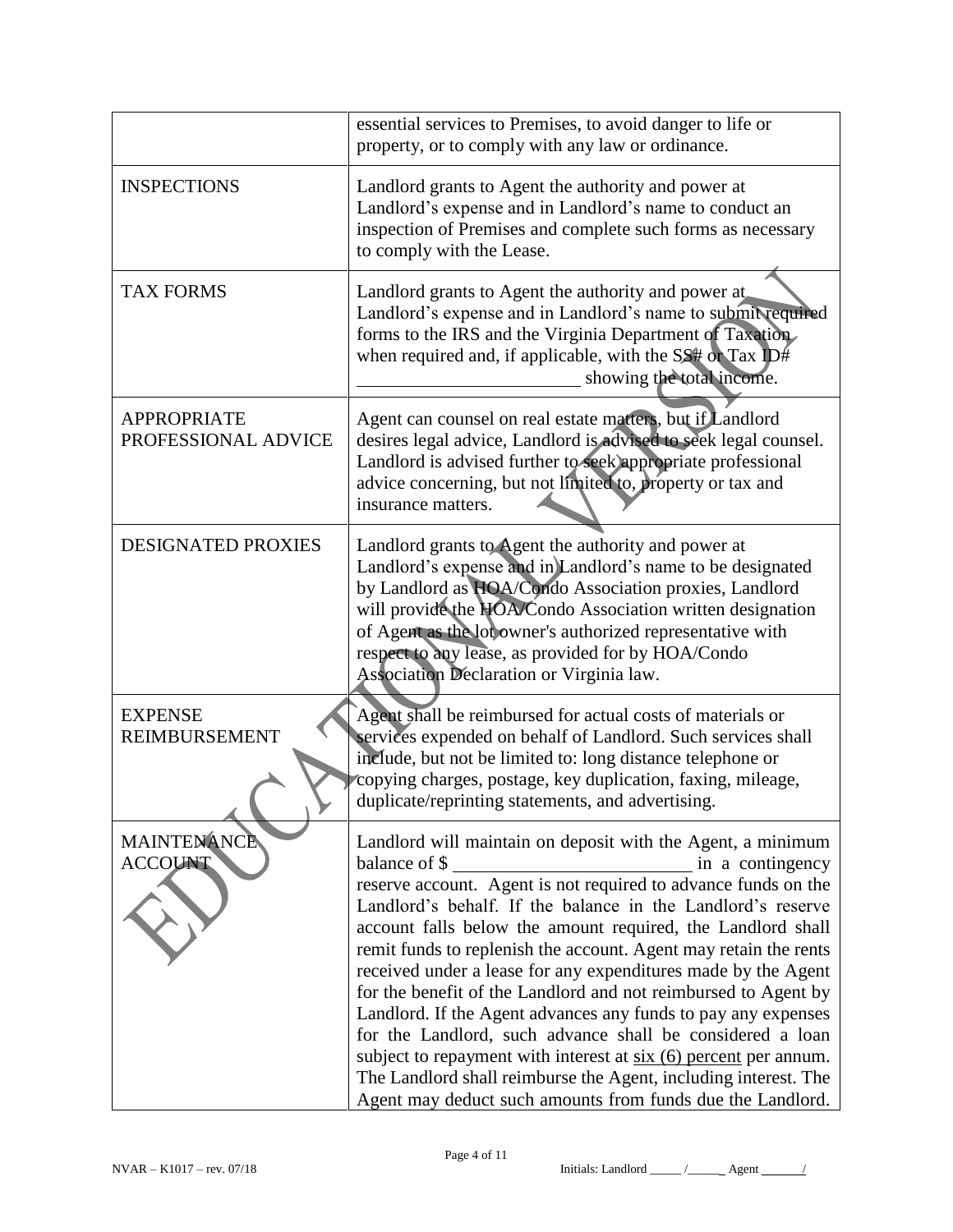|                                                                                                                                    | Landlord will pay any attorneys' fees expended to collect<br>unpaid sums and interest due agent.                                                                                                                                                                                                                                                                                                                                                                                                                 |       |                                     |                              |              |
|------------------------------------------------------------------------------------------------------------------------------------|------------------------------------------------------------------------------------------------------------------------------------------------------------------------------------------------------------------------------------------------------------------------------------------------------------------------------------------------------------------------------------------------------------------------------------------------------------------------------------------------------------------|-------|-------------------------------------|------------------------------|--------------|
| <b>SERVICE PROVIDER</b><br><b>REFERRALS</b>                                                                                        | Agent or one of Agent's associates may refer a service<br>provider to assist Landlord in this Agreement. This referral is<br>not an endorsement, guarantee or warranty as to the quality,<br>cost and/or timeliness of the services to be provided. Landlord<br>is advised to independently investigate all options for service<br>providers and consider whether any service provider will work<br>effectively with Landlord. Landlord is free to reject any<br>referred service provider for any or no reason. |       |                                     |                              |              |
| <b>TERMINATE TENANCIES</b><br><b>AND LEGAL</b><br><b>PROCEDURES</b>                                                                | Landlord grants to Agent the authority and power at<br>Landlord's expense and in Landlord's name to terminate<br>tenancies, institute and prosecute actions to evict Tenants,<br>recover possession of Premises; sue for and recover rent;<br>settle, compromise and release such actions or suits, or<br>reinstate such tenancies using guidelines provided by the<br>Landlord or after personal consultation with the Landlord.                                                                                |       |                                     |                              |              |
| <b>MANAGEMENT</b><br><b>SERVICES FEE</b>                                                                                           | As Compensation for the management services specifically<br>listed above, Landlord will pay Agent a fee of \$<br>per month or ____________________% of the<br>monthly rent commencing on _____________________. This fee<br>shall be deducted from the Landlord's account or payable by                                                                                                                                                                                                                          |       |                                     |                              |              |
| <b>OTHER SERVICES AND</b><br>For other services described below, Landlord agrees to<br>compensate Agent as follows:<br><b>FEES</b> |                                                                                                                                                                                                                                                                                                                                                                                                                                                                                                                  |       |                                     |                              |              |
|                                                                                                                                    | <b>SERVICE</b>                                                                                                                                                                                                                                                                                                                                                                                                                                                                                                   | \$FEE | % OF<br><b>MONTH</b><br><b>RENT</b> | % OF<br><b>TOTAL</b><br>EXP. | <b>OTHER</b> |
|                                                                                                                                    | Preparing<br>Premises for sale<br>or for rent or for<br>the re-occupancy<br>of Landlord                                                                                                                                                                                                                                                                                                                                                                                                                          |       |                                     |                              |              |
|                                                                                                                                    | Managing during<br>vacancy                                                                                                                                                                                                                                                                                                                                                                                                                                                                                       |       |                                     |                              |              |
|                                                                                                                                    | Managing a<br>furnished rental                                                                                                                                                                                                                                                                                                                                                                                                                                                                                   |       |                                     |                              |              |

 $NVAR - K1017 - rev. 07/18$  Initials: Landlord \_\_\_\_\_\_ /\_\_\_\_\_\_ Agent /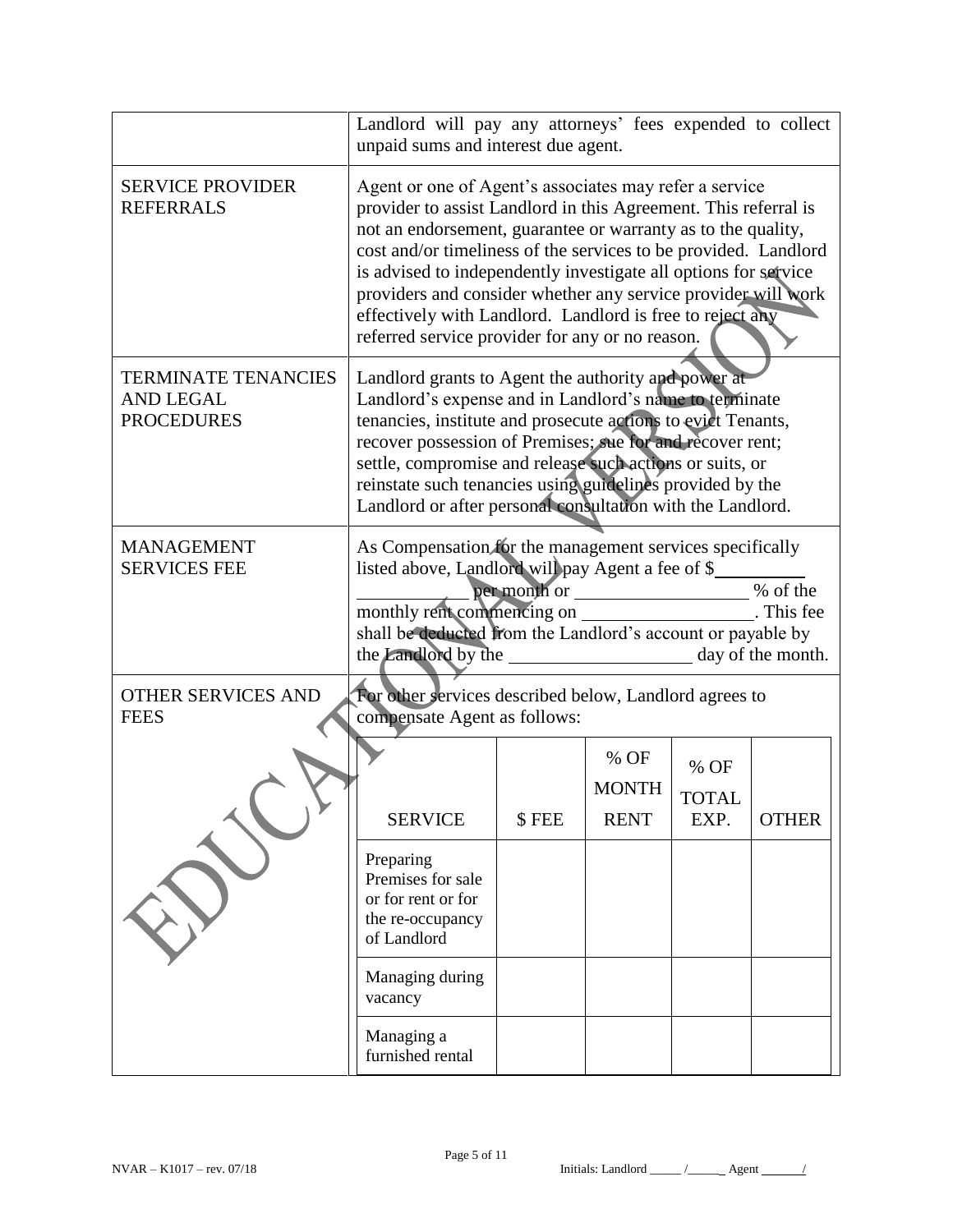

NVAR – K1017 – rev. 07/18 **Initials: Landlord \_\_\_\_\_ / \_\_\_\_\_** Agent \_\_\_\_\_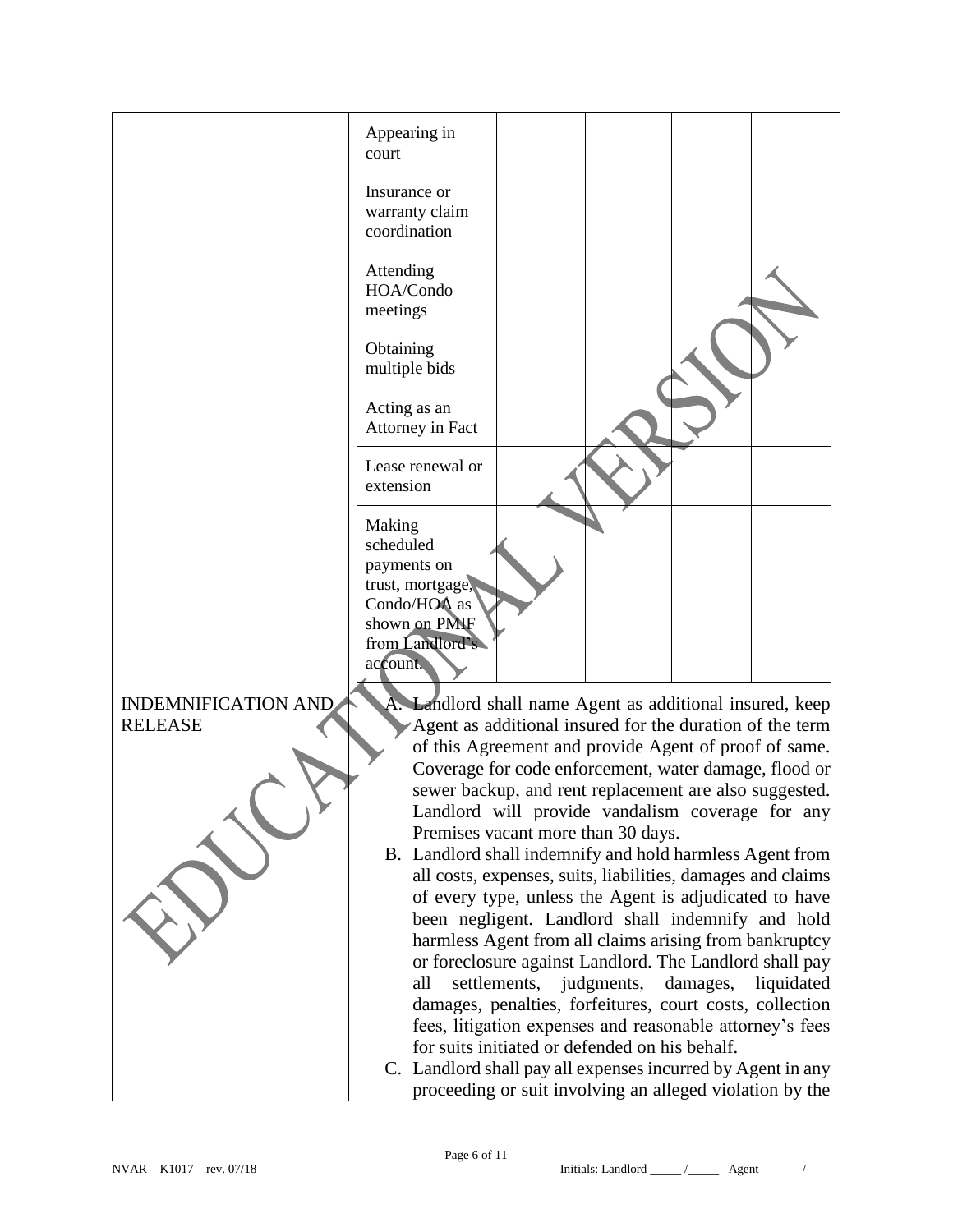|                                                            | Agent or Landlord of any constitutional provision,<br>statute, law, or regulation arising out of or relating to this<br>Agreement or any lease entered into hereunder, unless<br>the Agent is adjudicated to have personally, and not in a<br>representative capacity violated the law, statue or<br>provision. Agent is not required to employ counsel to<br>represent Landlord in any such proceeding or suit.                                                                                       |
|------------------------------------------------------------|--------------------------------------------------------------------------------------------------------------------------------------------------------------------------------------------------------------------------------------------------------------------------------------------------------------------------------------------------------------------------------------------------------------------------------------------------------------------------------------------------------|
| <b>BANKRUPTCY OF</b><br><b>DEPOSITORY</b>                  | Agent shall not be held liable in the event of a bankruptcy or<br>failure of the depository.                                                                                                                                                                                                                                                                                                                                                                                                           |
| NON-RESIDENT<br><b>LANDLORD</b>                            | Landlord $\Box$ is $OR \Box$ is not a nonresident alien. Landlord $\Box$ is<br>OR $\Box$ is not a resident of Virginia. Landlord is responsible for<br>filing the appropriate forms with the Internal Revenue Service<br>(IRS) and for non-residential property owners with the<br>Virginia Department of Taxation                                                                                                                                                                                     |
| NON-RESIDENT<br><b>LANDLORD</b><br><b>REGISTERED AGENT</b> | Landlord $\Box$ is <b>OR</b> $\Box$ is not a resident of Virginia. Any<br>individual nonresident of Virginia who owns and leases<br>residential real Property consisting of more than four units in<br>Virginia shall have an Agent who is resident and maintains a<br>business office within the Commonwealth of Virginia. The<br>Landlord designates as the Resident Agent:<br>Name:<br>Address:<br>VA,<br>Phone:<br>Email:                                                                          |
| <b>ENTITY CONTACT</b><br><b>PERSON</b>                     | If Landlord is a partnership, trust, corporation or other entity,<br>or if Landlord consists of two or more individuals, the<br>Landlord agrees that the following designated individual shall<br>have the authority to act on behalf of the entity for all purposes<br>of this Agreement and that notice by Agent to this individual<br>shall constitute notice to Landlord:<br><u> 1980 - Andrea Station Barbara, actor a component de la componentación de la componentación de la componentaci</u> |
|                                                            | Phone: ( ) Email: VA,                                                                                                                                                                                                                                                                                                                                                                                                                                                                                  |
| <b>SALE OF PREMISES</b>                                    | In the event of a sale of Premises to Tenant or any other<br>person, nothing prevents Landlord and Agent from entering<br>into an appropriate brokerage agreement.                                                                                                                                                                                                                                                                                                                                     |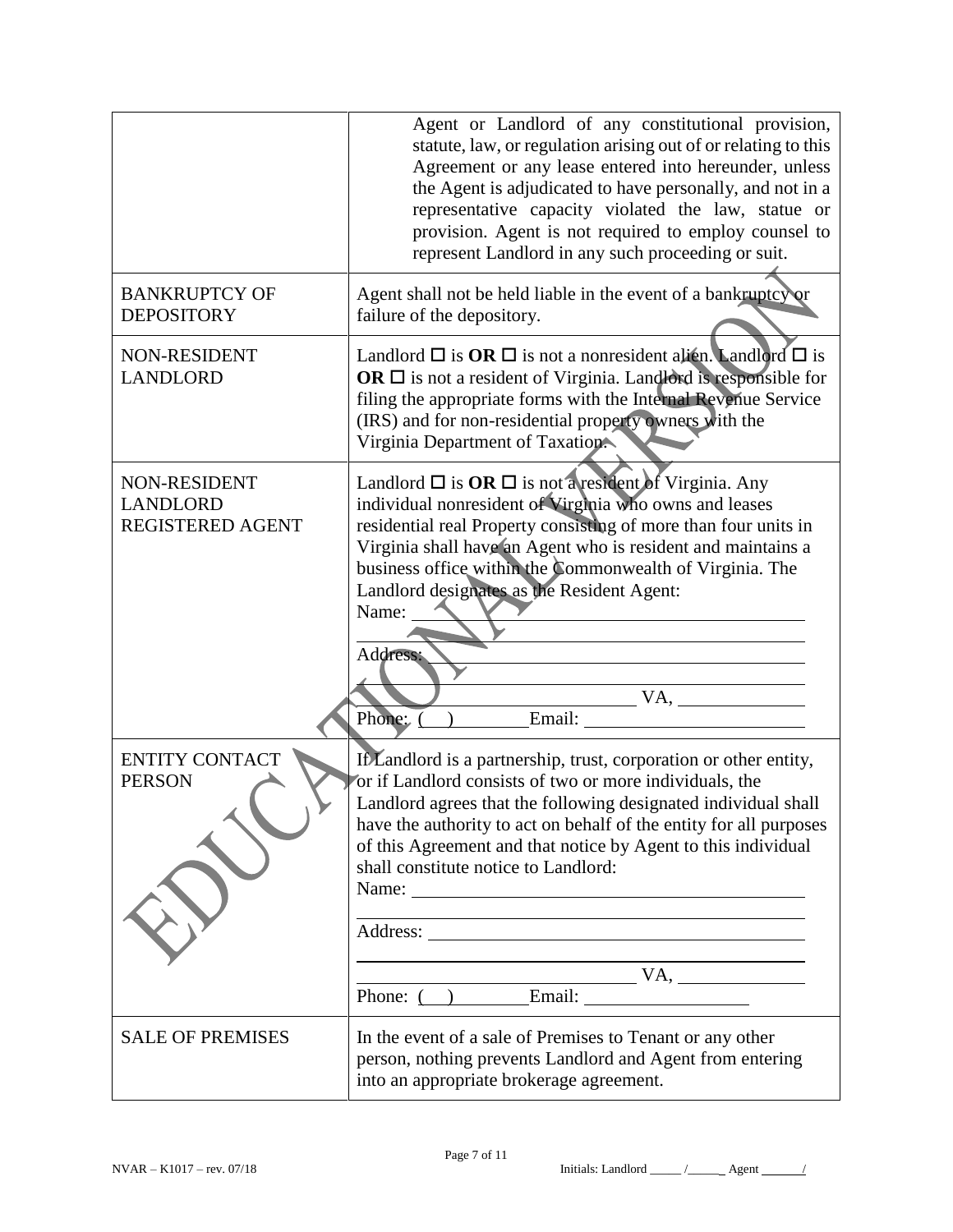| MORTGAGE DEFAULT<br><b>AND FORECLOSURES</b> | In the event Agent receives a mortgage default, foreclosure or<br>similar notice from any lender affecting Premises (if Premises<br>is a single-family residence), Agent shall deliver such notice to<br>the tenant, unless such notice was delivered by tenant to agent<br>in accordance with Virginia Code Section 55-225.10. Landlord<br>and Agent agree that foreclosure of Premises shall be deemed<br>a breach of this agreement by Landlord. Agent shall not be<br>responsible for the default or any consequence in the terms<br>of any trust or mortgage or payment. In case the<br>disbursements are in excess of the receipts, the Landlord<br>agrees to pay such excess promptly. The Agent is not<br>obligated to advance its own funds on behalf of the<br>Landlord.                                                                                                                                                                                                                                                                                                                                                                                                                                                                                                                                                            |
|---------------------------------------------|-----------------------------------------------------------------------------------------------------------------------------------------------------------------------------------------------------------------------------------------------------------------------------------------------------------------------------------------------------------------------------------------------------------------------------------------------------------------------------------------------------------------------------------------------------------------------------------------------------------------------------------------------------------------------------------------------------------------------------------------------------------------------------------------------------------------------------------------------------------------------------------------------------------------------------------------------------------------------------------------------------------------------------------------------------------------------------------------------------------------------------------------------------------------------------------------------------------------------------------------------------------------------------------------------------------------------------------------------|
| <b>WIRE FRAUD</b>                           | Please be aware that there are numerous e-mail phishing scams<br>that involve fraudulent requests to wire funds in conjunction<br>with a real estate transaction. If you receive any electronic<br>communication directing you to transfer funds or provide<br>nonpublic personal information, even if that electronic<br>communication appears to be from a representative of Agent,<br>do not respond. Such requests, even if they may otherwise<br>appear to be from Agent, could be part of a scheme to defraud<br>you by misdirecting the transfer of sale proceeds or using your<br>identity to commit a crime. If you should receive wiring<br>instructions via electronic means that appear to be from a<br>legitimate source involved in your real estate transaction, you<br>should verify - using contact information other than that<br>provided in the communication - that the instructions were sent<br>by an actual representative of the requesting company.<br>Conversely, if you have provided wiring instructions to a third<br>party, it is important to confirm with the representative of said<br>company that the wire instructions are not to be substituted<br>without your verified written consent. Please remember that<br>when wiring funds, never rely exclusively on an e-mail, fax or<br>text communication. |
| WATER AND SEWER<br><b>LIENS</b>             | In the event Agent receives Notice of unpaid water and sewer<br>fees by a former tenant that may result in a lien against Premises,<br>Agent shall deliver such Notice to Landlord.                                                                                                                                                                                                                                                                                                                                                                                                                                                                                                                                                                                                                                                                                                                                                                                                                                                                                                                                                                                                                                                                                                                                                           |
| DEFECTIVE DRYWALL                           | Agent $\Box$ does OR $\Box$ does not have actual knowledge of the<br>existence of defective drywall in Premises.                                                                                                                                                                                                                                                                                                                                                                                                                                                                                                                                                                                                                                                                                                                                                                                                                                                                                                                                                                                                                                                                                                                                                                                                                              |
| <b>LEAD-BASED PAINT</b>                     | Landlord represents that Premises $\Box$ was OR $\Box$ was not<br>constructed before 1978. If Premises was constructed before<br>1978, then, unless exempt under 42 U.S.C. 4852d, Premises is<br>considered "target housing" under the statute and Landlord has<br>completed and provided to Agent the form "Rental: Disclosure                                                                                                                                                                                                                                                                                                                                                                                                                                                                                                                                                                                                                                                                                                                                                                                                                                                                                                                                                                                                               |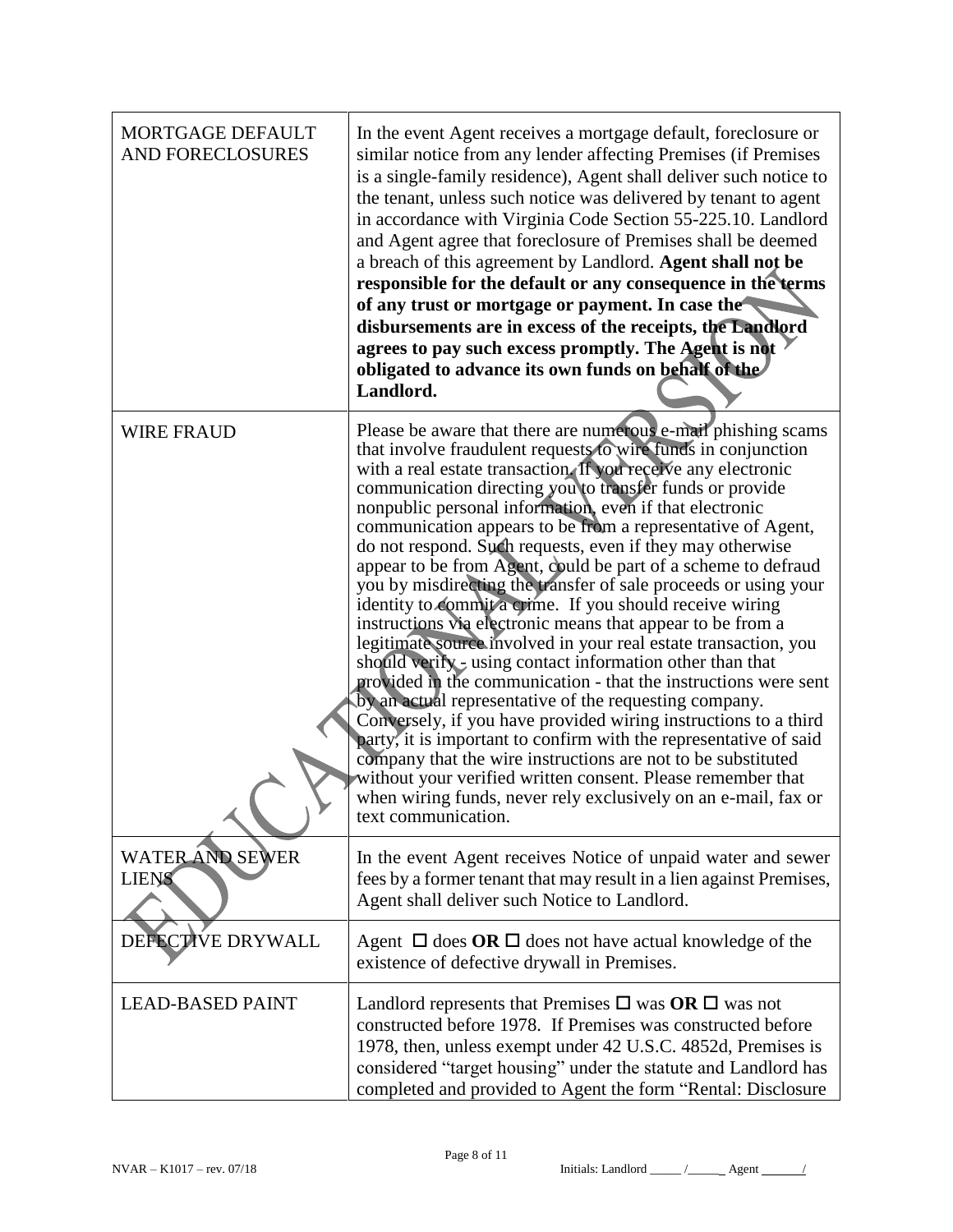|                                       | and Acknowledgment of Information on Lead-Based Paint<br>and/or Lead-Based Paint Hazards" or equivalent form.                                                                                                                                                                                                                                                                                                                                                                                                                                                                                                                                                                                                                                                                                                                                                                                              |
|---------------------------------------|------------------------------------------------------------------------------------------------------------------------------------------------------------------------------------------------------------------------------------------------------------------------------------------------------------------------------------------------------------------------------------------------------------------------------------------------------------------------------------------------------------------------------------------------------------------------------------------------------------------------------------------------------------------------------------------------------------------------------------------------------------------------------------------------------------------------------------------------------------------------------------------------------------|
| <b>RADON</b>                          | Landlord $\Box$ has $OR \Box$ has not had Premises inspected for the<br>presence of radon and receiving a report ("Radon Report") from<br>the test, by a radon professional certified by the National Radon<br>Safety Board ("NRSB"), or the National Radon Proficiency<br>Program ("NRPP") ("Radon Professional") using U.S.<br>Environmental Protection Agency ("EPA") approved testing<br>methods.                                                                                                                                                                                                                                                                                                                                                                                                                                                                                                      |
| METHAMPHETAMINE<br><b>REMEDIATION</b> | Agent shall have no obligation for remediation with respect to<br>Premises relating to the cleanup of a methamphetamine<br>laboratory. If it is discovered that Premises was or is being used<br>a methamphetamine laboratory, Landlord is solely<br>as<br>responsible to engage a qualified contractor for remediation and<br>cleanup of any contamination. Agent shall have no obligation to<br>lease Premises until proof from a qualified contractor is<br>delivered to Agent certifying Premises has been remediated as<br>required by law. Landlord shall indemnify and hold harmless<br>Agent from all costs, expenses, suits, liabilities, damages and<br>claims of every type by reason of Landlord's failure to perform<br>the requirements set forth in this Paragraph.                                                                                                                         |
| <b>MOLD REMEDIATION</b>               | Except as expressly provided in this Agreement, Agent shall<br>have no maintenance obligations with respect to Premises<br>relating to the accumulation of moisture or the presence of mold<br>or other fungus. Agent will notify Landlord in writing of any<br>mold condition in Premises of which Agent has actual<br>knowledge; provided, however, that Agent will have no<br>obligation to inspect for such condition except as set forth<br>herein. It is expressly agreed that Agent will hire a contractor to<br>address any mold or moisture condition in Premises. Landlord<br>shall indemnify and hold harmless Agent from all costs,<br>expenses, suits, liabilities, damages and claims of every type by<br>reason of Landlord's failure to perform the requirements set<br>forth in this Paragraph, unless Agent has assumed in this<br>Agreement the obligation to perform such maintenance. |
| TERMINATION<br><b>EARLY</b>           | A. This Agreement may be terminated by either party with<br>days Notice. In the event Landlord terminates<br>this Agreement during the original term or any subsequent<br>renewal period, or in the event of a foreclosure or sale,<br>Agent shall be entitled to an early termination fee equal to<br>% of all gross rents due under the remaining<br>Lease term as of the effective date of termination. Agent<br>shall forward Tenant's security deposit to Landlord and                                                                                                                                                                                                                                                                                                                                                                                                                                |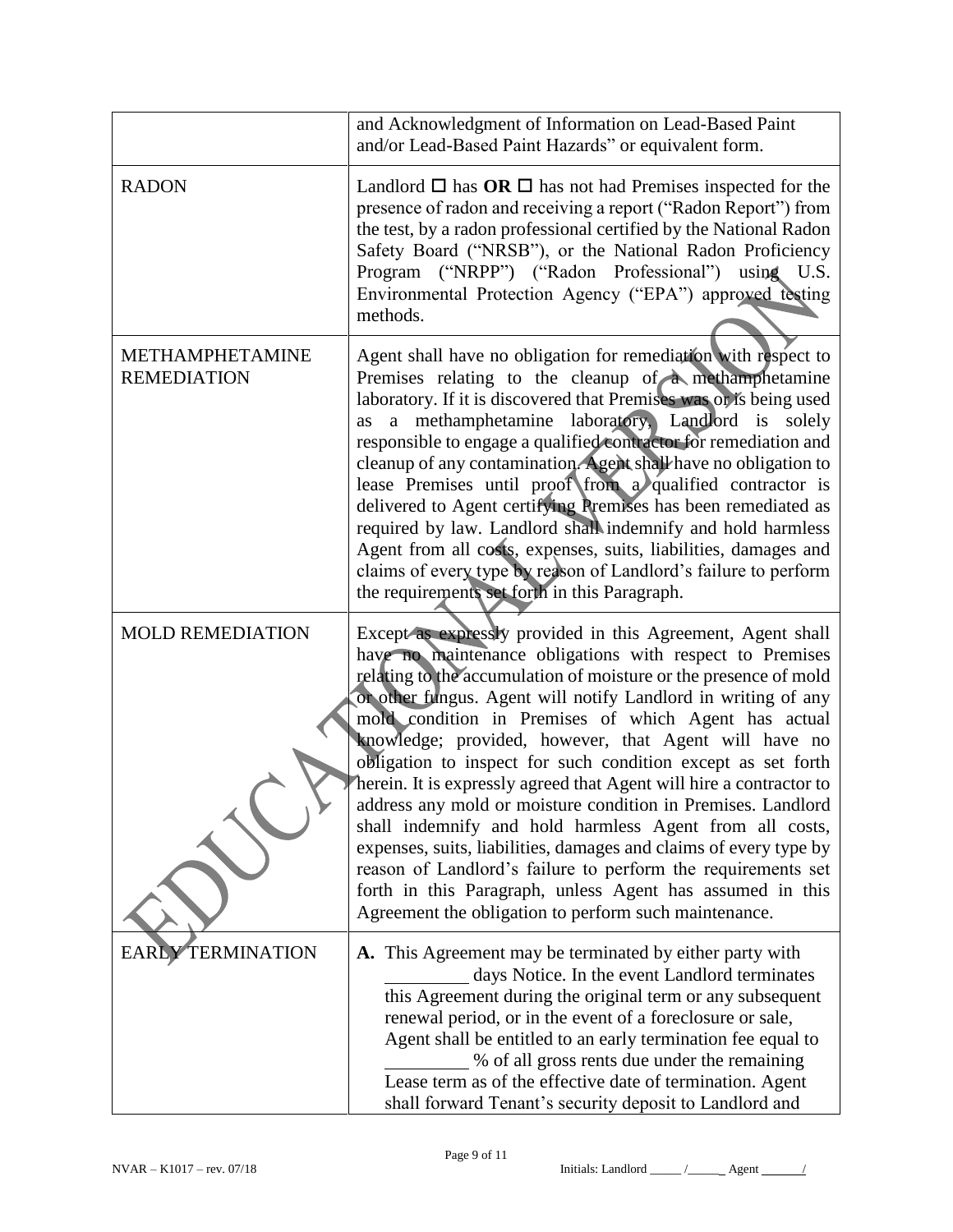|                        | Notice of mailing to Tenant. As of delivery of the notice,<br>Agent shall have no further obligation or liability<br>concerning the security deposit. Landlord's reserve account<br>shall be distributed within<br>days after<br>termination, less any outstanding invoices or obligations<br>and the early termination fee, along with an accounting of<br>funds. Should there be any outstanding obligations against<br>the Landlord's account or a deficit in that account, any<br>amounts received by Agent shall be applied first to satisfy<br>those obligations and then disbursed to Landlord. Landlord<br>waives all protest and defenses against Agent for these<br>disbursements. Landlord agrees to remit immediately to<br>Agent all monies due Agent in accordance with this<br>Agreement.<br>days Notice with<br><b>B.</b> Landlord must give<br>documentation in accordance with the terms of the Lease to<br>terminate this Agreement in order to occupy Premises. This<br>Agreement terminates with the departure of the Tenant and<br>return of the deposit, unless the Agent is requested to<br>prepare Premises for the return of the Landlord for an<br>agreed upon fee. Should Tenant fail to depart after<br>receiving proper Notice, this Agreement terminates on the<br>final day of the Notice period.<br>C. All representations of the Parties to this Agreement shall<br>survive Termination of the Agreement. This Agreement<br>will be binding upon the parties, and each of their<br>respective heirs, executors, administrators, successors, and<br>permitted assigns. |
|------------------------|---------------------------------------------------------------------------------------------------------------------------------------------------------------------------------------------------------------------------------------------------------------------------------------------------------------------------------------------------------------------------------------------------------------------------------------------------------------------------------------------------------------------------------------------------------------------------------------------------------------------------------------------------------------------------------------------------------------------------------------------------------------------------------------------------------------------------------------------------------------------------------------------------------------------------------------------------------------------------------------------------------------------------------------------------------------------------------------------------------------------------------------------------------------------------------------------------------------------------------------------------------------------------------------------------------------------------------------------------------------------------------------------------------------------------------------------------------------------------------------------------------------------------------------------------------------------------------------------------------|
| <b>FAIR HOUSING</b>    | Landlord agrees that Agent shall manage Premises in<br>accordance with all applicable Fair Housing Laws and<br>Regulations and shall not discriminate against anyone because<br>of race, color, religion, sex, national origin, age, familial<br>status, sexual orientation or handicap as currently defined by<br>law.                                                                                                                                                                                                                                                                                                                                                                                                                                                                                                                                                                                                                                                                                                                                                                                                                                                                                                                                                                                                                                                                                                                                                                                                                                                                                 |
| <b>CONFIDENTIALITY</b> | Agent shall maintain the confidentiality of all personal and<br>financial information and other matters identified as<br>confidential by the client which were obtained by Agent during<br>the management relationship, unless the Landlord consents in<br>writing to the release of such information or as otherwise<br>provided by law. The obligation of Agent to preserve<br>confidential information continues after termination of the<br>brokerage relationship. Information concerning material<br>adverse facts about Premises is not considered confidential<br>information.                                                                                                                                                                                                                                                                                                                                                                                                                                                                                                                                                                                                                                                                                                                                                                                                                                                                                                                                                                                                                  |